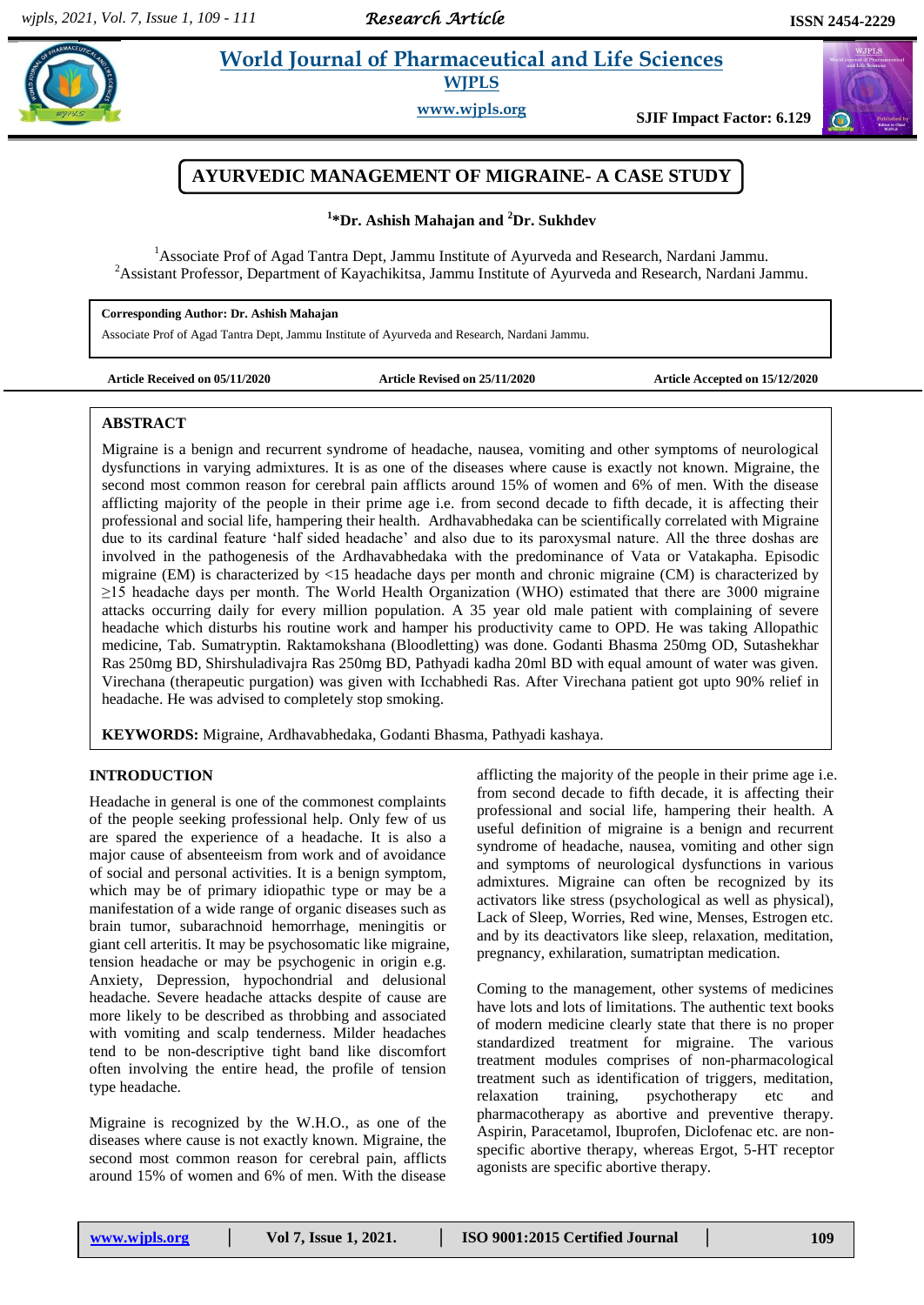In Ayurvedic text, almost all the Acharayas have referenced Ardhavabhedaka in Shiro-roga. Acharaya Sushruta has mentioned 11 types of Shiro-roga in Uttar Tantra. Among them, one of them is Ardhavabhedaka in which paroxysmal unilateral headache associated with vertigo and pain related with vertigo and agony of changing power is seen. This can be associated with Migraine. As indicated by Acharaya Sushruta, it is a tridoshaj disease and according to Acharaya Charaka it is Vataja or Vata-Kaphaja. Ardhavabhedaka can be scientifically correlated with Migraine due to its cardinal feature 'half sided headache' which is also explained by commentator Chakrapani as 'ArdhaMastakaVedana' (Ch.Su. 7/16) and also due to its paroxysmal nature. All the three doshas are involved in the pathogenesis of the Ardhavabhedaka with the predominance of Vata or Vatakapha. The disease may not be fatal but if not managed properly then it may damage eyesight or hearing. Ayurveda emphasizes various treatment modalities for Ardhavabhedaka which includes both shamana and shodhana in the management ofArdhavabhedaka.

#### **AIM AND OBJECTIVE**

- 1. To study literature regarding migraine & Ardhavabhedaka.
- 2. Assess the effect of Ayurvedic treatment in the Migraine.

#### **MATERIAL AND METHODS**

A known case of Chronic Migraine was taken from OPD. Detail history of the patient was taken. Complete examination was done. Ayurvedic treatment was given along with Panchkarma therapy. Assessment was done after complete treatment.

Patient History: A 35 year old male patient came to OPD with complaining of severe headache since 2 days which disturbs his routine work and hampers his productivity. On examination patient was afebrile, pulse 72 per minute, blood pressure was 120/80 mmHg. All other systemic examination was done which found to be normal. Patients have 4-5 episodes of headache in a week. One episode may persist for 2-3 days sometimes. Patient has started the problem of headache 3 years before. Patient has addiction of cigarette smoking. He used to take salt in cooked food. Patient has mental tension due to family problem. He also has history of night awakening. Patient on Regular Tablet Migratan 50 mg OD for relief, But as he didn't get desired effect so he came to take Ayurvedic treatment.

#### **Treatment given**

Patient was given Godanti Bhasma 250mg OD, Sutashekhar Ras 250mg BD, Shirshuladivajra Ras 250mg BD, Pathyadi kadha 20ml BD with equal amount of normal water after food for 7 days. Raktamokshana (Bloodletting) was done from right hand around total 100ml. Patient was advised to stop smoking and come

for follow up after 7 days. On first follow up same medicine was repeated for 7 days and patient was advised for Virechana (therapeutic purgation), Snehana (oleation therapy) was given with Panchtikta Ghrit in increasing dose for 7 days, started with 30ml and daily 30ml increased. Abhyanga(whole body oil massage) and Swedana(steam) was given on 8th and 9th day. On 10th day Abhyanga and Swedana was done and Virechana was given with Icchabhedi Ras 2 Tablet empty stomach in morning, madhyama shudhi achieved (12 Vegas (urges)). After Virechana patient was advised to follow Sansarjanakrama (dietary regimen). After that same Ayurvedic medicine was given for next 15 days and treatment was stopped and patient was advised to stop smoking completely.

#### **RESULT**

On first follow up patient had got 40-50% relief in headache. He has only 3 episodes of Heache which persist for 5-6 hours only which don't hamper his routine work. After Virechana patient got upto 90% relief in headache. Now patient don't have long episode of headache which increased his work productivity and also only 1-2 episode per week. After one month patient had 95% relief. So he was advised to completely stop smoking.

#### **DISCUSSION**

Patient was already diagnosed as chronic migraine came to OPD for Ayurvedic treatment. Migraine can be clinically correlated with Ardhavabhedaka vyadhi which is explained in Shirorog(diseases of head). Etiological factors given by Acharya Vagbhata, for Shirorog are Smoking, swimming, night awakening and day sleeping, excessive sweating, mental stress and excessive alcohol consumption. Line of treatment for Ardhavabhedaka is Siravedha(bloodletting), Nasya (drug administration through nose) by Milk and Ghee in daytime, regular use of milk and ghee and Virechana (therapeutic purgation). So Raktamokshana was done in patient. Due to Raktamokshana vitiated Shakhagata Pitta removed which gives relief to patient. But as koshthagata Pitta was not removed patient got 40-45% relief in his complaints. So to remove Koshthagata Pitta Virechana was advised. As the Snehana was given with Panchatikta ghrit in increasing amount, it pacifies the vitiated Pitta and Vata in patient. Virechana was given because it said to be best for Pitta dosha shodhana .Godanti Bhasma is given for headache with Pathyadi Kadha. It is a good remedy for Headache of Migraine. It is Deepana (appetizer), Pachana (digestive), Shoolaghna (analgesic) and Jwaraghna (antipyretic) Shirashuladivajra rasa is very good medicine for Headache, even severe headache. Sutashekhar Rasa is useful in headache due to vitiation of Pitta. It reduces Pittastrava (secretion of peptic juice) from stomach and remove the accumulated Pitta from stomach. So in this way all medicine either pacifies or removes the vitiated Pitta and subside the symptoms of